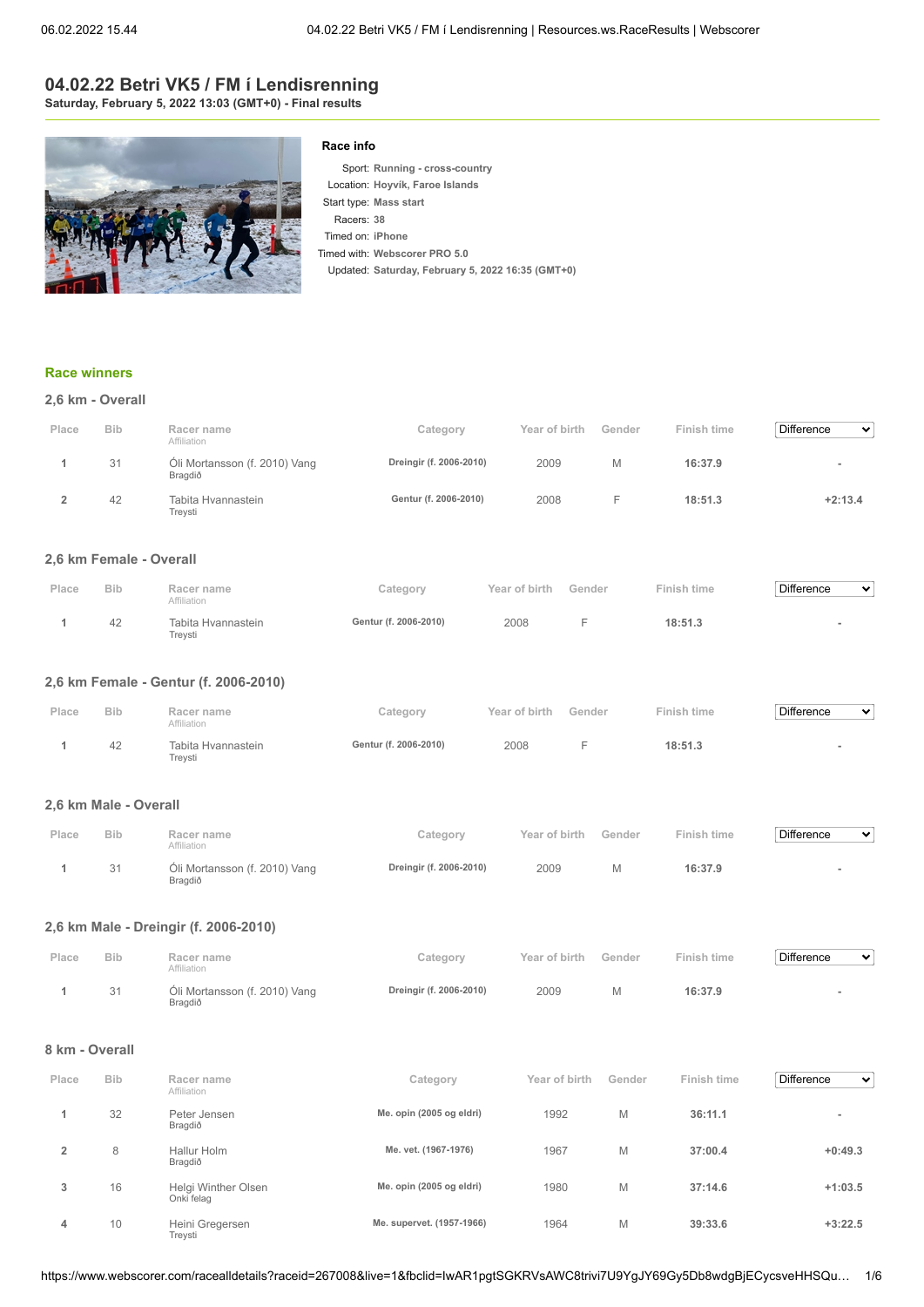| Place          | <b>Bib</b>     | Racer name<br>Affiliation             | Category                         | Year of birth | Gender | <b>Finish time</b> | Difference<br>v |
|----------------|----------------|---------------------------------------|----------------------------------|---------------|--------|--------------------|-----------------|
| 5              | 33             | Rebekka Fuglø Poulsen<br>Treysti      | Kv. opin (2005 og eldri)         | 1993          | F      | 40:13.8            | $+4:02.7$       |
| 6              | 18             | Henry Olsen<br>Bragdið                | Me. supervet. (1957-1966)        | 1964          | M      | 40:21.4            | $+4:10.3$       |
| $\overline{7}$ | 20             | Ingi Johannessen<br>Roysnið           | Mansungl. (2001-2005)            | 2002          | M      | 40:47.6            | $+4:36.5$       |
| 8              | 25             | Jonhard Larsen<br>Treysti             | Me. supervet. (1957-1966)        | 1966          | M      | 41:40.4            | $+5:29.3$       |
| 9              | 3              | Arnfinn Johannessen<br>Roysnið        | Me. supervet. (1957-1966)        | 1965          | M      | 41:58.6            | $+5:47.5$       |
| 10             | 36             | Rógvi Johansen<br>Bragdið             | Me. opin (2005 og eldri)         | 1997          | M      | 42:15.8            | $+6:04.7$       |
| 11             | 27             | Maria Biskopstø<br>Treysti            | Kvinnuungl. (2001-2005)          | 2002          | F      | 42:30.2            | $+6:19.1$       |
| 12             | 24             | John Egholm<br>Hvirlan                | Me. supervet. (1957-1966)        | 1961          | M      | 42:46.3            | $+6:35.2$       |
| 13             | 29             | Mikkel Myrup<br>Onki felag            | Me. vet. (1967-1976)             | 1971          | M      | 42:57.2            | $+6:46.1$       |
| 14             | 43             | Markus Hvannastein<br>Treysti         | Me. opin (2005 og eldri)         | 1984          | M      | 43:13.9            | $+7:02.8$       |
| 15             | 37             | Sarah Vallin<br>Bragdið               | Kv. opin (2005 og eldri)         | 1988          | F      | 43:18.0            | $+7:06.9$       |
| 16             | 38             | Steffan Klein Poulsen<br>Treysti      | Me. opin (2005 og eldri)         | 1996          | M      | 43:42.5            | $+7:31.4$       |
| 17             | 28             | Marita Andrasardóttir<br>Bragdið      | Kv. vet. (1967-1976)             | 1976          | F      | 44:04.0            | $+7:52.9$       |
| 18             | 21             | Jan Eysturtún Niclassen<br>Bragdið    | Me. vet. (1967-1976)             | 1969          | M      | 44:27.1            | $+8:16.0$       |
| 19             | 41             | Vibeka Eihilt Sivertsen<br>Treysti    | Kvinnuungl. (2001-2005)          | 2005          | F      | 45:50.3            | $+9:39.2$       |
| 20             | 34             | Regin Thomsen<br>Roysnið              | Me. vet. (1967-1976)             | 1976          | M      | 46:49.0            | $+10:37.9$      |
| 21             | $\mathbf{1}$   | Ann Thomsen<br>Bragdið                | Kv. supervet. (1957-1966)        | 1966          | F      | 46:59.2            | $+10:48.1$      |
| 22             | 17             | Henning Olsen<br>Roysnið              | Me. supervet. (1957-1966)        | 1957          | M      | 47:01.1            | $+10:50.0$      |
| 23             | 35             | Rikke Madsen<br>Bragdið               | Kv. opin (2005 og eldri)         | 1997          | F      | 47:12.3            | $+11:01.2$      |
| 24             | 19             | Hergerð Heldarskarð<br>Bragdið        | Kv. vet. (1967-1976)             | 1968          | F      | 48:40.8            | $+12:29.7$      |
| 25             | $\overline{4}$ | Borgar Juliusson Biskopstø<br>Treysti | Me. supervet. (1957-1966)        | 1962          | M      | 49:43.2            | $+13:32.1$      |
| 26             | 5              | David Reinert Hansen<br>Roysnið       | Me. supervet. (1957-1966)        | 1960          | M      | 50:10.5            | $+13:59.4$      |
| 27             | 39             | Súni Kristiansen<br>Roysnið           | Me. ultravet. (f.1956 ella fyrr) | 1956          | M      | 50:43.6            | $+14:32.5$      |
| 28             | $\overline{2}$ | Arnbjørn Kristiansen<br>Onki felag    | Me. supervet. (1957-1966)        | 1958          | M      | 50:43.9            | $+14:32.8$      |
| 29             | 44             | Jørgin Joensen<br>Roysnið             | Me. vet. (1967-1976)             | 1973          | M      | 51:22.6            | $+15:11.5$      |
| 30             | $\overline{9}$ | Heidi Óluvá Jógvansdóttir<br>Bragdið  | Kv. vet. (1967-1976)             | 1972          | F      | 52:22.1            | $+16:11.0$      |
| 31             | 23             | Jóhanna Vang<br>Bragdið               | Kv. supervet. (1957-1966)        | 1964          | F      | 56:35.7            | $+20:24.6$      |
| 32             | 26             | Karin Kirke Petersen<br>Treysti       | Kv. supervet. (1957-1966)        | 1964          | F      | 58:52.1            | $+22:41.0$      |
| 33             | $\overline{7}$ | Elisabeth Rasmussen<br>Bragdið        | Kv. supervet. (1957-1966)        | 1959          | F      | 1:00:07.9          | $+23:56.8$      |
| 34             | 6              | Elisabeth Larsen<br>Bragdið           | Kv. vet. (1967-1976)             | 1968          | F      | 1:00:11.3          | $+24:00.2$      |
| 35             | 40             | Una Højsted<br>Bragdið                | Kv. supervet. (1957-1966)        | 1961          | F      | 1:00:12.1          | $+24:01.0$      |
|                | 30             | Mortan Ólason Vang<br>Onki felag      | Me. opin (2005 og eldri)         | 1981          | M      | <b>DNF</b>         |                 |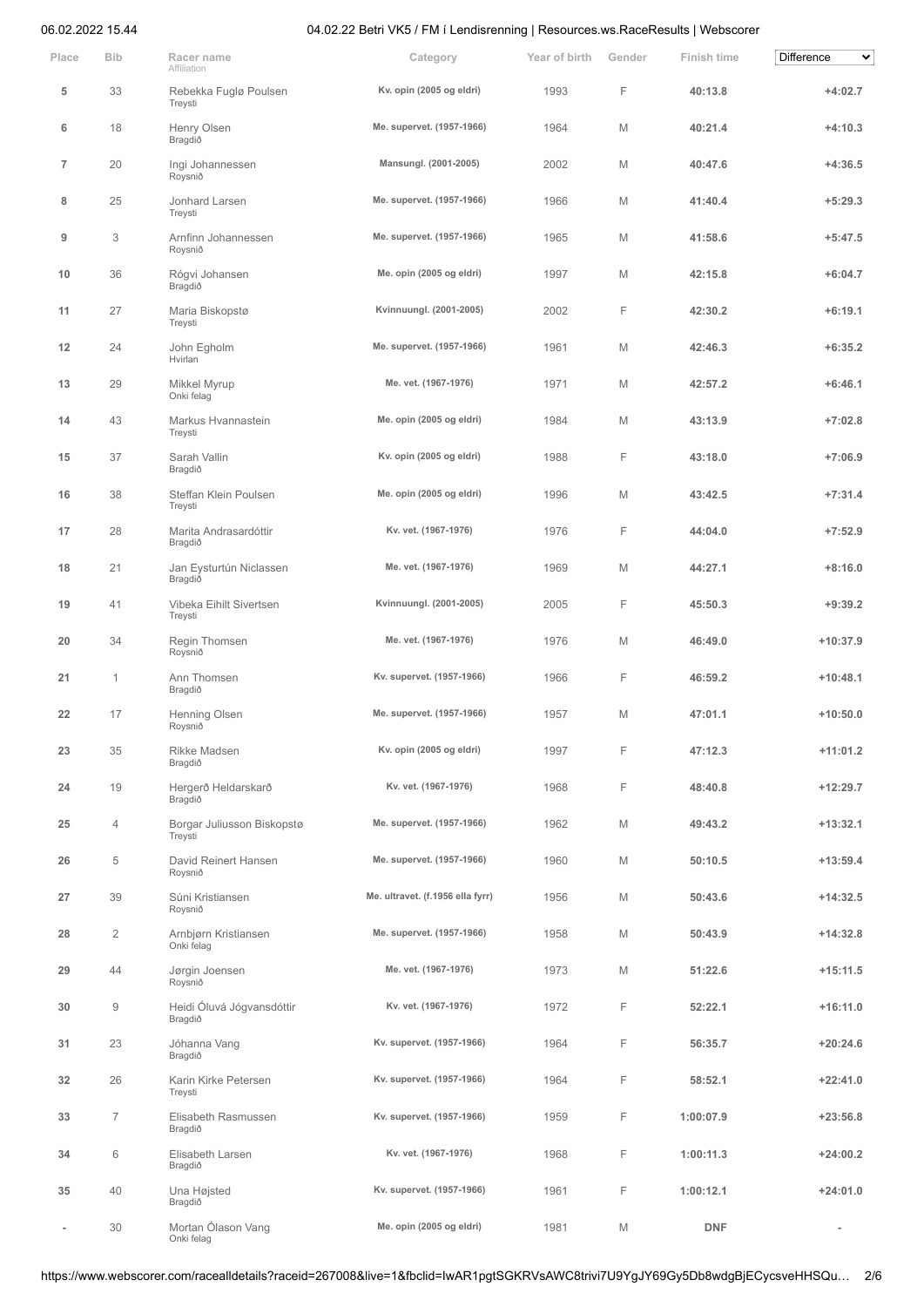### **8 km Female - Overall**

| Place          | <b>Bib</b>     | Racer name<br>Affiliation            | Category                  | Year of birth | Gender | Finish time | Difference<br>$\checkmark$ |
|----------------|----------------|--------------------------------------|---------------------------|---------------|--------|-------------|----------------------------|
| 1              | 33             | Rebekka Fuglø Poulsen<br>Treysti     | Kv. opin (2005 og eldri)  | 1993          | F      | 40:13.8     |                            |
| $\overline{2}$ | 27             | Maria Biskopstø<br>Treysti           | Kvinnuungl. (2001-2005)   | 2002          | F      | 42:30.2     | $+2:16.4$                  |
| 3              | 37             | Sarah Vallin<br>Bragdið              | Kv. opin (2005 og eldri)  | 1988          | F      | 43:18.0     | $+3:04.2$                  |
| 4              | 28             | Marita Andrasardóttir<br>Bragdið     | Kv. vet. (1967-1976)      | 1976          | F      | 44:04.0     | $+3:50.2$                  |
| 5              | 41             | Vibeka Eihilt Sivertsen<br>Treysti   | Kvinnuungl. (2001-2005)   | 2005          | F      | 45:50.3     | $+5:36.5$                  |
| 6              | 1              | Ann Thomsen<br>Bragdið               | Kv. supervet. (1957-1966) | 1966          | F      | 46:59.2     | $+6:45.4$                  |
| $\overline{7}$ | 35             | Rikke Madsen<br>Bragdið              | Kv. opin (2005 og eldri)  | 1997          | F      | 47:12.3     | $+6:58.5$                  |
| 8              | 19             | Hergerð Heldarskarð<br>Bragdið       | Kv. vet. (1967-1976)      | 1968          | F      | 48:40.8     | $+8:27.0$                  |
| 9              | $\overline{9}$ | Heidi Óluvá Jógvansdóttir<br>Bragdið | Kv. vet. (1967-1976)      | 1972          | F      | 52:22.1     | $+12:08.3$                 |
| 10             | 23             | Jóhanna Vang<br>Bragdið              | Kv. supervet. (1957-1966) | 1964          | F      | 56:35.7     | $+16:21.9$                 |
| 11             | 26             | Karin Kirke Petersen<br>Treysti      | Kv. supervet. (1957-1966) | 1964          | F      | 58:52.1     | $+18:38.3$                 |
| 12             | $\overline{7}$ | Elisabeth Rasmussen<br>Bragdið       | Kv. supervet. (1957-1966) | 1959          | F      | 1:00:07.9   | $+19:54.1$                 |
| 13             | 6              | Elisabeth Larsen<br>Bragdið          | Kv. vet. (1967-1976)      | 1968          | F      | 1:00:11.3   | $+19:57.5$                 |
| 14             | 40             | Una Højsted<br>Bragdið               | Kv. supervet. (1957-1966) | 1961          | F      | 1:00:12.1   | $+19:58.3$                 |

## **8 km Female - Kv. opin (2005 og eldri)**

| Place | <b>Bib</b> | Racer name<br>Affiliation        | Category                 | Year of birth | Gender  | Finish time | <b>Difference</b><br>$\checkmark$ |
|-------|------------|----------------------------------|--------------------------|---------------|---------|-------------|-----------------------------------|
|       | 33         | Rebekka Fuglø Poulsen<br>Trevsti | Kv. opin (2005 og eldri) | 1993          | -<br>н. | 40:13.8     | $\equiv$                          |
|       | 37         | Sarah Vallin<br>Bragdið          | Kv. opin (2005 og eldri) | 1988          | -       | 43:18.0     | $+3:04.2$                         |
| 3     | 35         | Rikke Madsen<br>Bragdið          | Kv. opin (2005 og eldri) | 1997          | -       | 47:12.3     | $+6:58.5$                         |

## **8 km Female - Kv. supervet. (1957-1966)**

| Place          | <b>Bib</b>     | Racer name<br>Affiliation       | Category                  | Year of birth | Gender | Finish time | <b>Difference</b><br>$\checkmark$ |
|----------------|----------------|---------------------------------|---------------------------|---------------|--------|-------------|-----------------------------------|
| 1              |                | Ann Thomsen<br>Bragdið          | Kv. supervet. (1957-1966) | 1966          | F      | 46:59.2     | $\overline{\phantom{a}}$          |
| $\overline{2}$ | 23             | Jóhanna Vang<br>Bragdið         | Kv. supervet. (1957-1966) | 1964          | F      | 56:35.7     | $+9:36.5$                         |
| 3              | 26             | Karin Kirke Petersen<br>Treysti | Kv. supervet. (1957-1966) | 1964          | F      | 58:52.1     | $+11:52.9$                        |
| 4              | $\overline{ }$ | Elisabeth Rasmussen<br>Bragdið  | Kv. supervet. (1957-1966) | 1959          | F      | 1:00:07.9   | $+13:08.7$                        |
| 5              | 40             | Una Højsted<br>Bragdið          | Kv. supervet. (1957-1966) | 1961          | F      | 1:00:12.1   | $+13:12.9$                        |

### **8 km Female - Kv. vet. (1967-1976)**

| Place | <b>Bib</b> | Racer name<br>Affiliation        | Category             | Year of birth | Gender | Finish time | <b>Difference</b><br>$\checkmark$ |
|-------|------------|----------------------------------|----------------------|---------------|--------|-------------|-----------------------------------|
|       | 28         | Marita Andrasardóttir<br>Bragdið | Kv. vet. (1967-1976) | 1976          |        | 44:04.0     |                                   |
|       | 19         | Hergerð Heldarskarð<br>Bragdið   | Kv. vet. (1967-1976) | 1968          |        | 48:40.8     | $+4:36.8$                         |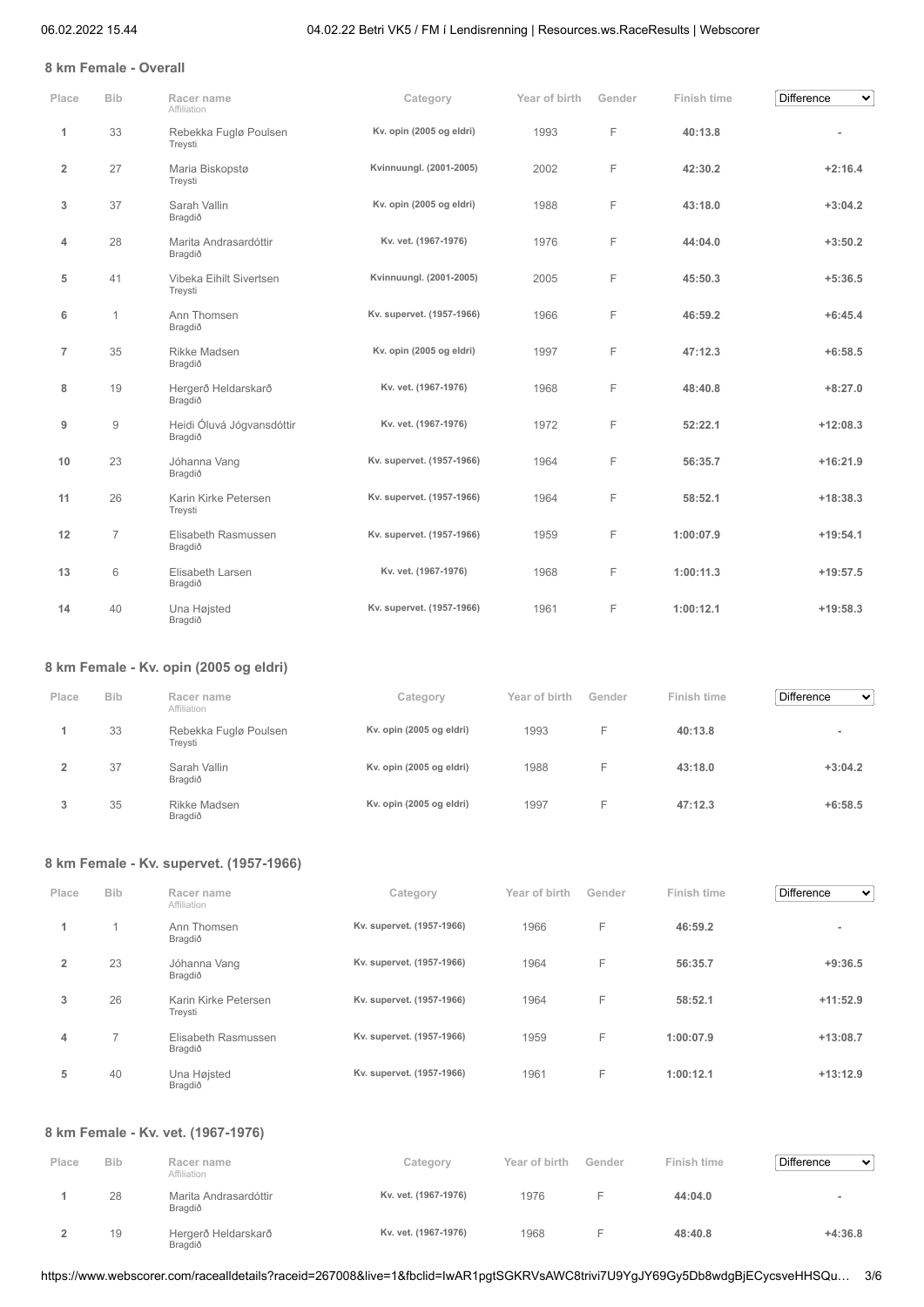| Place | <b>Bib</b> | Racer name<br>Affiliation            | Category             | Year of birth | Gender | Finish time | <b>Difference</b><br>$\mathbf{v}$ |
|-------|------------|--------------------------------------|----------------------|---------------|--------|-------------|-----------------------------------|
|       | 9          | Heidi Óluvá Jógvansdóttir<br>Bragdið | Kv. vet. (1967-1976) | 1972          |        | 52:22.1     | $+8:18.1$                         |
|       | 6          | Elisabeth Larsen<br>Bragdið          | Kv. vet. (1967-1976) | 1968          |        | 1:00:11.3   | $+16:07.3$                        |

### **8 km Female - Kvinnuungl. (2001-2005)**

| Place | <b>Bib</b> | Racer name<br>Affiliation          | Category                | Year of birth | Gender | Finish time | <b>Difference</b><br>$\checkmark$ |
|-------|------------|------------------------------------|-------------------------|---------------|--------|-------------|-----------------------------------|
|       | 27         | Maria Biskopstø<br>Trevsti         | Kvinnuungl. (2001-2005) | 2002          |        | 42:30.2     |                                   |
|       | 41         | Vibeka Eihilt Sivertsen<br>Treysti | Kvinnuungl. (2001-2005) | 2005          | -      | 45:50.3     | $+3:20.1$                         |

### **8 km Male - Overall**

| Place                   | <b>Bib</b> | Racer name<br>Affiliation             | Category                         | Year of birth | Gender | Finish time | <b>Difference</b><br>丷 |
|-------------------------|------------|---------------------------------------|----------------------------------|---------------|--------|-------------|------------------------|
| 1                       | 32         | Peter Jensen<br>Bragdið               | Me. opin (2005 og eldri)         | 1992          | M      | 36:11.1     |                        |
| $\overline{\mathbf{2}}$ | 8          | Hallur Holm<br>Bragdið                | Me. vet. (1967-1976)             | 1967          | Μ      | 37:00.4     | $+0:49.3$              |
| 3                       | 16         | Helgi Winther Olsen<br>Onki felag     | Me. opin (2005 og eldri)         | 1980          | M      | 37:14.6     | $+1:03.5$              |
| 4                       | 10         | Heini Gregersen<br>Treysti            | Me. supervet. (1957-1966)        | 1964          | М      | 39:33.6     | $+3:22.5$              |
| 5                       | 18         | Henry Olsen<br>Bragdið                | Me. supervet. (1957-1966)        | 1964          | М      | 40:21.4     | $+4:10.3$              |
| 6                       | 20         | Ingi Johannessen<br>Roysnið           | Mansungl. (2001-2005)            | 2002          | M      | 40:47.6     | $+4:36.5$              |
| $\overline{7}$          | 25         | Jonhard Larsen<br>Treysti             | Me. supervet. (1957-1966)        | 1966          | M      | 41:40.4     | $+5:29.3$              |
| 8                       | 3          | Arnfinn Johannessen<br>Roysnið        | Me. supervet. (1957-1966)        | 1965          | M      | 41:58.6     | $+5:47.5$              |
| 9                       | 36         | Rógvi Johansen<br>Bragdið             | Me. opin (2005 og eldri)         | 1997          | М      | 42:15.8     | $+6:04.7$              |
| 10                      | 24         | John Egholm<br>Hvirlan                | Me. supervet. (1957-1966)        | 1961          | М      | 42:46.3     | $+6:35.2$              |
| 11                      | 29         | Mikkel Myrup<br>Onki felag            | Me. vet. (1967-1976)             | 1971          | M      | 42:57.2     | $+6:46.1$              |
| 12                      | 43         | Markus Hvannastein<br>Treysti         | Me. opin (2005 og eldri)         | 1984          | М      | 43:13.9     | $+7:02.8$              |
| 13                      | 38         | Steffan Klein Poulsen<br>Treysti      | Me. opin (2005 og eldri)         | 1996          | М      | 43:42.5     | $+7:31.4$              |
| 14                      | 21         | Jan Eysturtún Niclassen<br>Bragdið    | Me. vet. (1967-1976)             | 1969          | М      | 44:27.1     | $+8:16.0$              |
| 15                      | 34         | Regin Thomsen<br>Roysnið              | Me. vet. (1967-1976)             | 1976          | M      | 46:49.0     | $+10:37.9$             |
| 16                      | 17         | Henning Olsen<br>Roysnið              | Me. supervet. (1957-1966)        | 1957          | М      | 47:01.1     | $+10:50.0$             |
| 17                      | 4          | Borgar Juliusson Biskopstø<br>Treysti | Me. supervet. (1957-1966)        | 1962          | М      | 49:43.2     | $+13:32.1$             |
| 18                      | 5          | David Reinert Hansen<br>Roysnið       | Me. supervet. (1957-1966)        | 1960          | М      | 50:10.5     | $+13:59.4$             |
| 19                      | 39         | Súni Kristiansen<br>Roysnið           | Me. ultravet. (f.1956 ella fyrr) | 1956          | М      | 50:43.6     | $+14:32.5$             |
| 20                      | $\sqrt{2}$ | Arnbjørn Kristiansen<br>Onki felag    | Me. supervet. (1957-1966)        | 1958          | М      | 50:43.9     | $+14:32.8$             |
| 21                      | 44         | Jørgin Joensen<br>Roysnið             | Me. vet. (1967-1976)             | 1973          | М      | 51:22.6     | $+15:11.5$             |
|                         | 30         | Mortan Ólason Vang<br>Onki felag      | Me. opin (2005 og eldri)         | 1981          | М      | <b>DNF</b>  | ÷                      |

**8 km Male - Mansungl. (2001-2005)**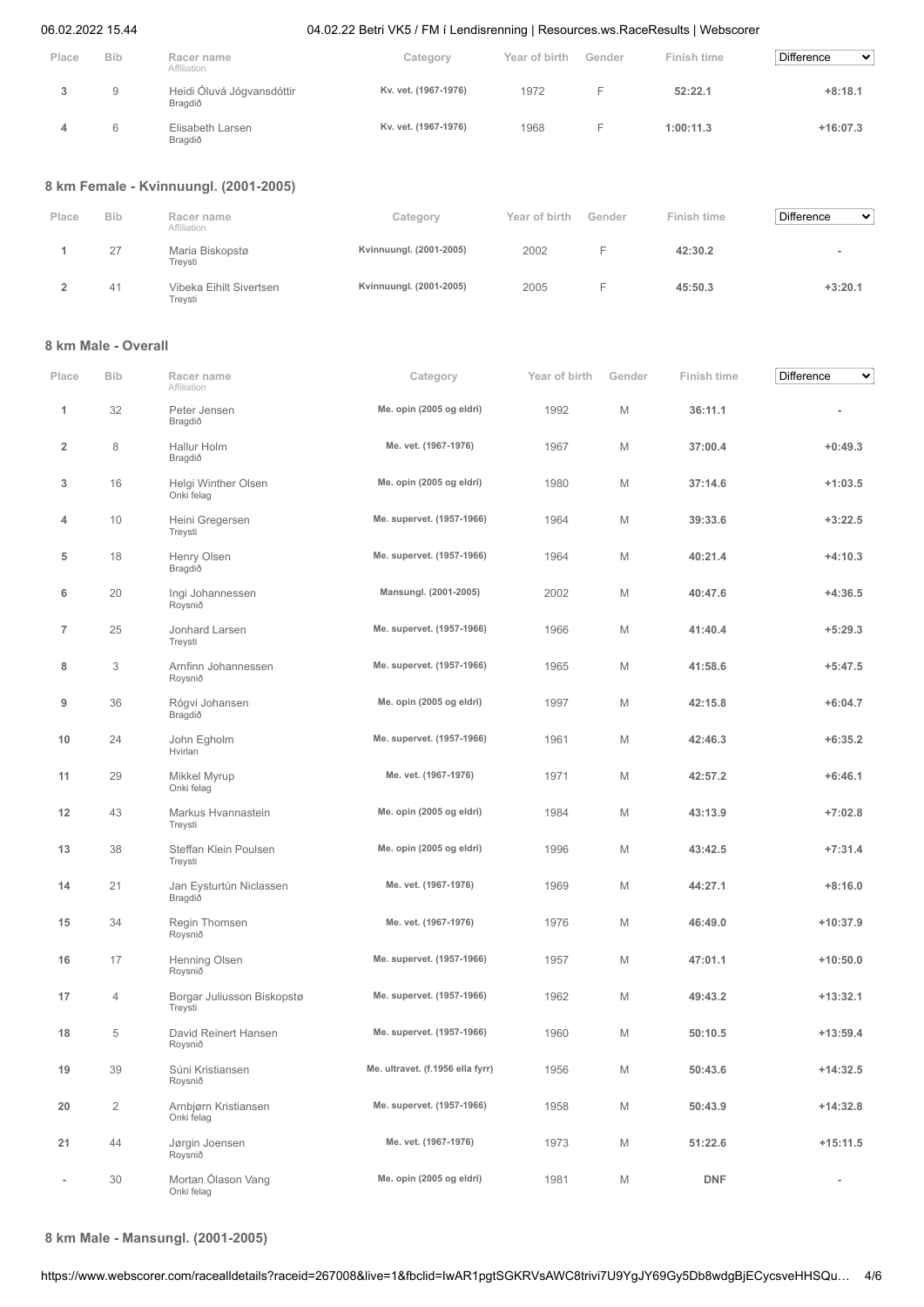| Place | <b>Bib</b> | Racer name<br>Affiliation   | Category              | Year of birth | Gender | <b>Finish time</b> | Difference<br>$\checkmark$ |
|-------|------------|-----------------------------|-----------------------|---------------|--------|--------------------|----------------------------|
|       | 20         | Ingi Johannessen<br>Rovsnið | Mansungl. (2001-2005) | 2002          |        | 40:47.6            |                            |

## **8 km Male - Me. opin (2005 og eldri)**

| Place                    | <b>Bib</b> | Racer name<br>Affiliation         | Category                 | Year of birth | Gender | Finish time | <b>Difference</b><br>$\checkmark$ |
|--------------------------|------------|-----------------------------------|--------------------------|---------------|--------|-------------|-----------------------------------|
| 1                        | 32         | Peter Jensen<br>Bragdið           | Me. opin (2005 og eldri) | 1992          | M      | 36:11.1     | $\overline{\phantom{a}}$          |
| $\overline{2}$           | 16         | Helgi Winther Olsen<br>Onki felag | Me. opin (2005 og eldri) | 1980          | M      | 37:14.6     | $+1:03.5$                         |
| 3                        | 36         | Rógvi Johansen<br>Bragdið         | Me. opin (2005 og eldri) | 1997          | M      | 42:15.8     | $+6:04.7$                         |
| 4                        | 43         | Markus Hvannastein<br>Treysti     | Me. opin (2005 og eldri) | 1984          | M      | 43:13.9     | $+7:02.8$                         |
| 5                        | 38         | Steffan Klein Poulsen<br>Treysti  | Me. opin (2005 og eldri) | 1996          | M      | 43:42.5     | $+7:31.4$                         |
| $\overline{\phantom{a}}$ | 30         | Mortan Ólason Vang<br>Onki felag  | Me. opin (2005 og eldri) | 1981          | M      | <b>DNF</b>  | $\overline{\phantom{a}}$          |

## **8 km Male - Me. supervet. (1957-1966)**

| Place          | <b>Bib</b>     | Racer name<br>Affiliation             | Category                  | Year of birth | Gender | Finish time | <b>Difference</b><br>$\checkmark$ |
|----------------|----------------|---------------------------------------|---------------------------|---------------|--------|-------------|-----------------------------------|
| 1              | 10             | Heini Gregersen<br>Treysti            | Me. supervet. (1957-1966) | 1964          | M      | 39:33.6     |                                   |
| $\overline{2}$ | 18             | Henry Olsen<br>Bragdið                | Me. supervet. (1957-1966) | 1964          | M      | 40:21.4     | $+0:47.8$                         |
| 3              | 25             | Jonhard Larsen<br>Treysti             | Me. supervet. (1957-1966) | 1966          | M      | 41:40.4     | $+2:06.8$                         |
| 4              | 3              | Arnfinn Johannessen<br>Roysnið        | Me. supervet. (1957-1966) | 1965          | M      | 41:58.6     | $+2:25.0$                         |
| 5              | 24             | John Egholm<br>Hvirlan                | Me. supervet. (1957-1966) | 1961          | M      | 42:46.3     | $+3:12.7$                         |
| 6              | 17             | Henning Olsen<br>Roysnið              | Me. supervet. (1957-1966) | 1957          | M      | 47:01.1     | $+7:27.5$                         |
| $\overline{7}$ | $\overline{4}$ | Borgar Juliusson Biskopstø<br>Treysti | Me. supervet. (1957-1966) | 1962          | M      | 49:43.2     | $+10:09.6$                        |
| 8              | 5              | David Reinert Hansen<br>Roysnið       | Me. supervet. (1957-1966) | 1960          | M      | 50:10.5     | $+10:36.9$                        |
| 9              | $\overline{2}$ | Arnbjørn Kristiansen<br>Onki felag    | Me. supervet. (1957-1966) | 1958          | M      | 50:43.9     | $+11:10.3$                        |

### **8 km Male - Me. ultravet. (f.1956 ella fyrr)**

| Place | <b>Bib</b> | Racer name<br>Affiliation   | Category                         | Year of birth | Gender | Finish time | Difference<br>$\checkmark$ |
|-------|------------|-----------------------------|----------------------------------|---------------|--------|-------------|----------------------------|
|       | 39         | Súni Kristiansen<br>Rovsnið | Me. ultravet. (f.1956 ella fyrr) | 1956          |        | 50:43.6     |                            |

## **8 km Male - Me. vet. (1967-1976)**

| Place          | <b>Bib</b> | Racer name                         | Category             | Year of birth | Gender | Finish time | <b>Difference</b><br>$\checkmark$ |
|----------------|------------|------------------------------------|----------------------|---------------|--------|-------------|-----------------------------------|
|                |            | Affiliation                        |                      |               |        |             |                                   |
| 1              | 8          | Hallur Holm<br>Bragdið             | Me. vet. (1967-1976) | 1967          | M      | 37:00.4     | $\overline{\phantom{a}}$          |
| $\overline{2}$ | 29         | Mikkel Myrup<br>Onki felag         | Me. vet. (1967-1976) | 1971          | M      | 42:57.2     | $+5:56.8$                         |
| 3              | 21         | Jan Eysturtún Niclassen<br>Bragdið | Me. vet. (1967-1976) | 1969          | M      | 44:27.1     | $+7:26.7$                         |
| 4              | 34         | Regin Thomsen<br>Roysnið           | Me. vet. (1967-1976) | 1976          | M      | 46:49.0     | $+9:48.6$                         |
| 5              | 44         | Jørgin Joensen<br>Roysnið          | Me. vet. (1967-1976) | 1973          | M      | 51:22.6     | $+14:22.2$                        |